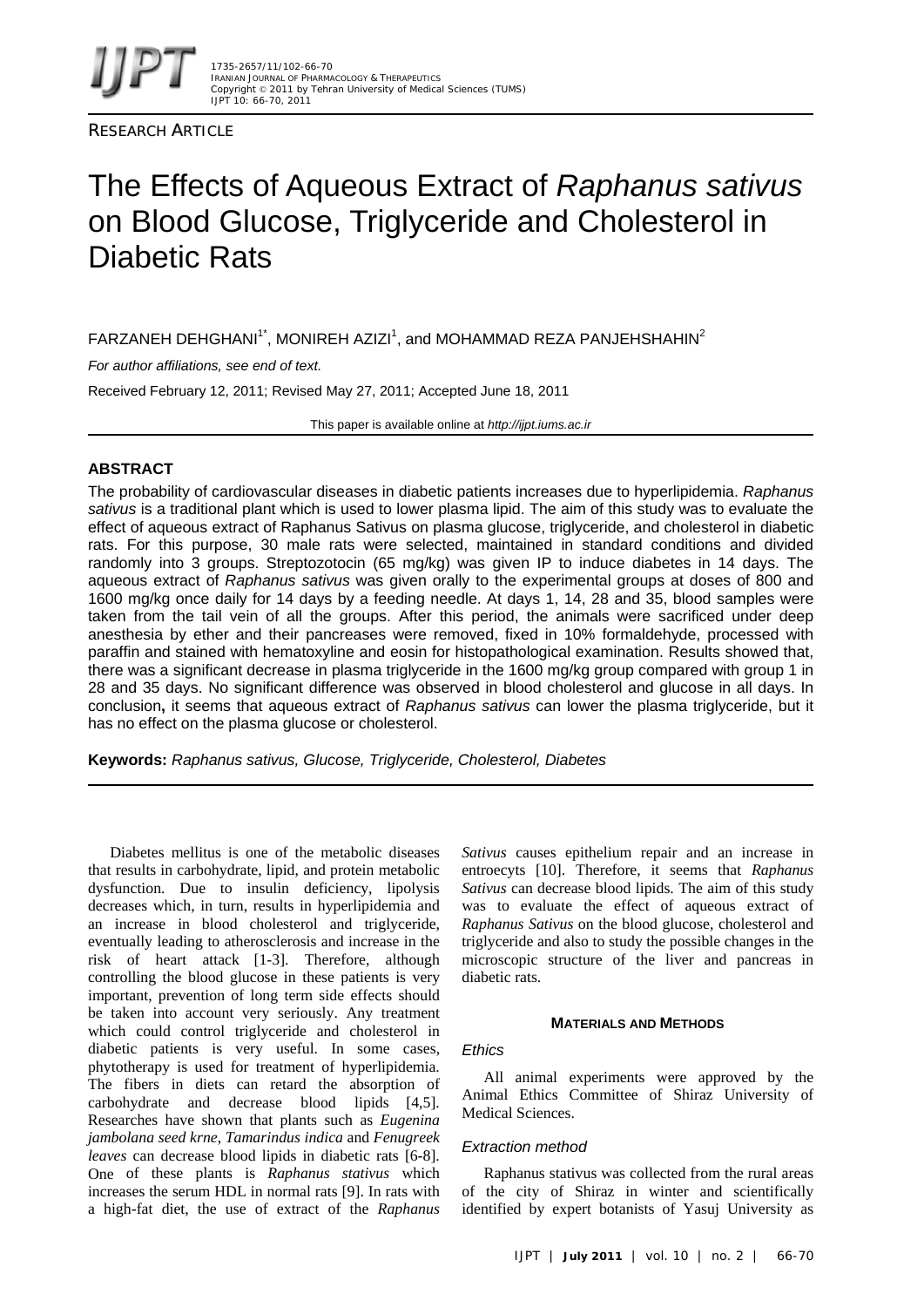| Table 1. Effect of aqueous extract of Raphanus stativus on blood glucose level between different groups in streptozotocin -induced diabetic rats |  |
|--------------------------------------------------------------------------------------------------------------------------------------------------|--|
|--------------------------------------------------------------------------------------------------------------------------------------------------|--|

| Days<br>Diabetic rats                  |                   | 14               | 28               | 35               |
|----------------------------------------|-------------------|------------------|------------------|------------------|
| Group 1<br>(saline solution)<br>$N=10$ | $135.2 \pm 13.35$ | $411.0 \pm 10.1$ | $434.8 \pm 9.3$  | $415.9 \pm 21.3$ |
| Group 2<br>(800mg/kg RS)<br>$N=10$     | $113.8 \pm 16.86$ | $392.7 \pm 16.4$ | $418.2 \pm 13$   | $405.4 \pm 10.6$ |
| Group 3<br>(1600mg/kg RS)<br>$N=10$    | $1001 \pm 11.2$   | $388.2 \pm 26.3$ | $405.8 \pm 39.7$ | $396.6 \pm 21.9$ |
| The Data are expresses as $Mean + SD$  |                   |                  |                  |                  |

The Data are expresses as Mean  $\pm$  SD.

**Table 2.** Effect of aqueous extract of *Raphanus stativus* on blood cholestrol level between different groups in streptozotocin -induced diabetic rats

| Days<br>Diabetic rats                  |                 | 14              | 28               | 35               |
|----------------------------------------|-----------------|-----------------|------------------|------------------|
| Group 1<br>(saline solution)<br>$N=10$ | $78.1 \pm 20.2$ | $128.2 \pm 2.8$ | $119.12 \pm 1.8$ | $114.34 \pm 7.9$ |
| Group 2<br>(800mg/kg RS)<br>$N=10$     | $65.3 \pm 33$   | $102.7 \pm 4.5$ | $105.6 \pm 5.8$  | $98.1 \pm 6.2$   |
| Group 3<br>(1600mg/kg RS)<br>$N=10$    | $59.4 \pm 3.2$  | $99.7 \pm 4.5$  | $100.31 \pm 9.9$ | $107.0 \pm 6.3$  |

The Data are expresses as Mean  $\pm$  SD.

*Raphanus stativus*. Extraction was performed by the percula

tion method. For this purpose, about 230 g of *Raphanus stativus* was grinded and mixed with 300 ml of water, using a blender. The mixture was kept at dark and room temperature After 24 hrs, the mixture was filtered through a Wattman filter no. 40. The filtrate was evaporated by a rotary evaporator and the remaining extract was dried in a desiccator. At the end, 10 g of semi-solid extract was obtained. For preparing the dosage form, an appropriate amount of the extract was mixed with water to obtain 800 mg/ml and 1600 mg/ml preparations.

#### *Animals and treatment*

In this study, 30 male rats weighting 200-250 g were selected. They were habituated with standard experimental conditions (temperature of 20-22 ºC, 12 hour period of light and dark and free access to food and water). Diabetes was induced by a single interaperitoneal injection of streptozotocin (Sigma, USA) at a dose of 65 mg/kg body weight in 1 ml sodium citrate buffer PH 4.5. The animals were kept for the occurrence of diabetes for 2 weeks. Thirty diabetic rats were randomly divided into 3 groups: In group 1, the rats received saline solution orally by gavage for 3 weeks. In groups 2 and 3*, Raphanus sativus* was dissolved in saline and given orally by gavage for 3

weeks at a daily dose of 800 and 1600 mg/kg respectively.

# *Biochemical analysis*

Before starting the experiments, a blood sample was taken via the tail vein. After 14 days, another blood sample was taken to ensure the induction of diabetes. At the end of the experiments, another blood sample was taken and centrifuged at 3000 rpm for 10 min. The plasma was separated and used for determination of blood glucose, cholesterol and triglyceride.

## *Histopathological analysis*

The animals were deeply anesthetized and fixed by cardiac perfusion with formaldehyde buffer. Their pancreases were removed, fixed (10% formaldehyde for 72 hrs), processed and stained with Hematoxilin-Eosin. Histological evaluation was performed to determine the possible effects of the extract.

Histophatological changes of each pancreas were evaluated by a scoring system. In this system, histpathological evaluation was performed by examination of at least 30 islets from each group. Each pancreas was graded for cell infiltrations, cell necrosis and atrophy of islets.

#### *Statistical analysis*

The Wilcoxon-Friedman test was applied and *p<0.05* was considered as statistically significant.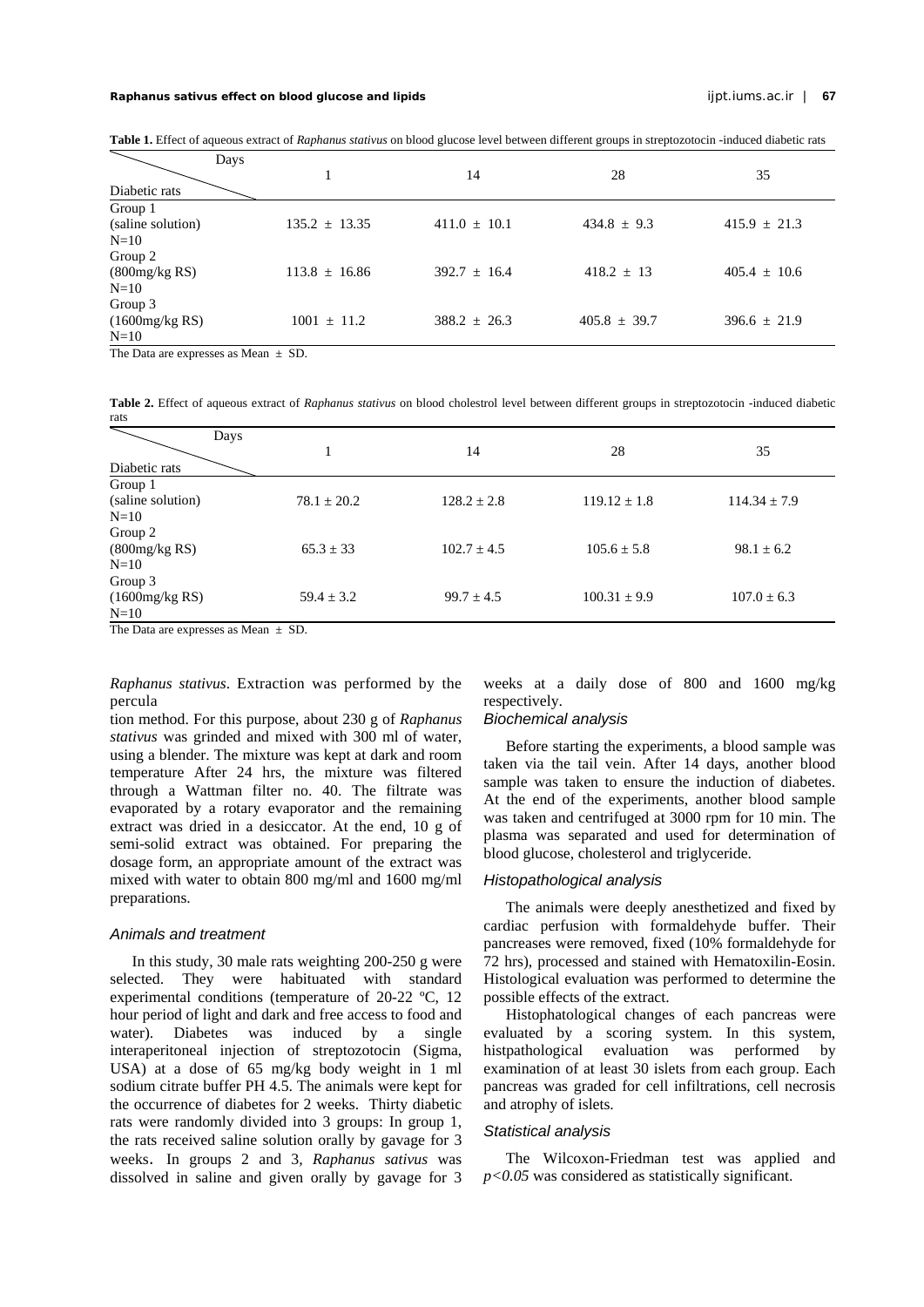| rats                                   |                 |                  |                  |                  |
|----------------------------------------|-----------------|------------------|------------------|------------------|
| Days<br>Diabetic rats                  |                 | 14               | 28               | 35               |
| Group 1<br>(saline solution)<br>$N=10$ | $89.6 \pm 11.9$ | $147.2 \pm 15.1$ | $134.13 \pm 7.7$ | $142.0 \pm 15.8$ |

 $76.5 \pm 6.1$  131.9  $\pm$  5.4 124.1  $\pm$  7.4 126.8  $\pm$  4.9

66.1  $\pm$  9.52 139.6  $\pm$  7.8 81.8  $\pm$  8.3\* 69.6  $\pm$  10\*

**Table 3.** effect of aqueous extract of *Raphanus stativus* on blood triglyceride level between different groups in streptozotocin -induced diabetic

The Data are expresses as Mean  $\pm$  SD.

\**p* < 0.05 significant difference relative to group 1

**Table 4.** Histopathologic changes of pancreatic islets in diabetic rats after treatment with *Raphanus stativus*

| lesion<br>Groups | Cell infiltration | Cell necrosis | Island atrophy |
|------------------|-------------------|---------------|----------------|
| Group 1          |                   | 70            | 81             |
| Group $2$        | 11                | 65            | 78             |
| Group 3          |                   | 59            | 70             |
| 0: no reaction   |                   |               |                |

1-25: minimal reaction

Group 2 (800mg/kg RS)  $N=10$ 

Group 3 (1600mg/kg RS)

 $N=10$ 

26-50: mild reaction

51-75: moderate reaction

76-100: marked reaction

## **RESULTS**

### *Blood glucose level*

Table 1 shows that in group 1, Streptozotocin significantly increased the blood glucose level, at 14, 28 and 35 days compared to 1 day ( $p < 0.05$ ). However, administration of different dose of *Raphanus sativus* extract did not change this parameter in 28 and 35 days compared to 14 days.

#### *Blood cholesterol level*

In Table 2, it can be seen that in group 1, Streptozotocin significantly increased blood cholesterol level in 14 days (*p*<0.05). However, administration of different dose of *Raphanus sativus* extract did not change this parameter in 28 and 35 days compared to 14 days.

#### *Blood triglyceride level*

Table 3 shows that in group 1, Streptozotocin significantly increased blood triglyceride level in the rats in 14, 28 and 35 days compared to 1 day  $(p<0.05)$ . However, administration of different dose of *Raphanus sativus* extract did not change this parameter in 28 and 35 days compared to 14 days in the dose of 800 mg/kg. There is a significant decrease in plasma triglyceride in the 1600 mg/kg of hydroalcoholic extract of *Raphanus sativus* in 28 and 35 days compared to 14 day  $(p<0.05)$ .

#### *Histopathological evaluation*

Table 4 shows the histopathological evaluation of pancreas structure by a scoring system. In the histopathological study of the pancreas in group 1, islets atrophy was seen or in some lobules they had disappeared completely. Necrotic cells were observed in most of the islets and mild lymphocyte infiltration was seen in some lobules. In groups 2 and 3 the structure of pancreas was similar to these in group 1 (Fig 1). Fig 1 also shows normal pancreatic islet.

#### **DISCUSSION**

Metabolic dyslipidemia is the most common complication of insulin resistance and type 2 diabetes [1]. This is characterized by distinct changes from a normal plasma lipid which includes elevated triglyceride, cholesterol and LDL [1-3]. These parameters are major factors for cardiovascular diseases. Streptozotocin is a drug which experimentally causes diabetes in experimental animals. This drug also causes hyperlipidemia in the animals including increase in triglyceride, cholesterol and plasma free fatty acids [7]. However, some studies indicated that Streptozotocin increases the plasma triglyceride and glucose but has no effect on cholesterol [ [11\]](#page-4-6). In this study, Streptozotocin increased glucose and triglyceride but had no effect on the cholesterol level. Some reports show that in the case of hyperlipidemia, the activity of lipoprotein lipase decreases [ [12\]](#page-4-7). The control of the activity of this enzyme is dependent on insulin levels.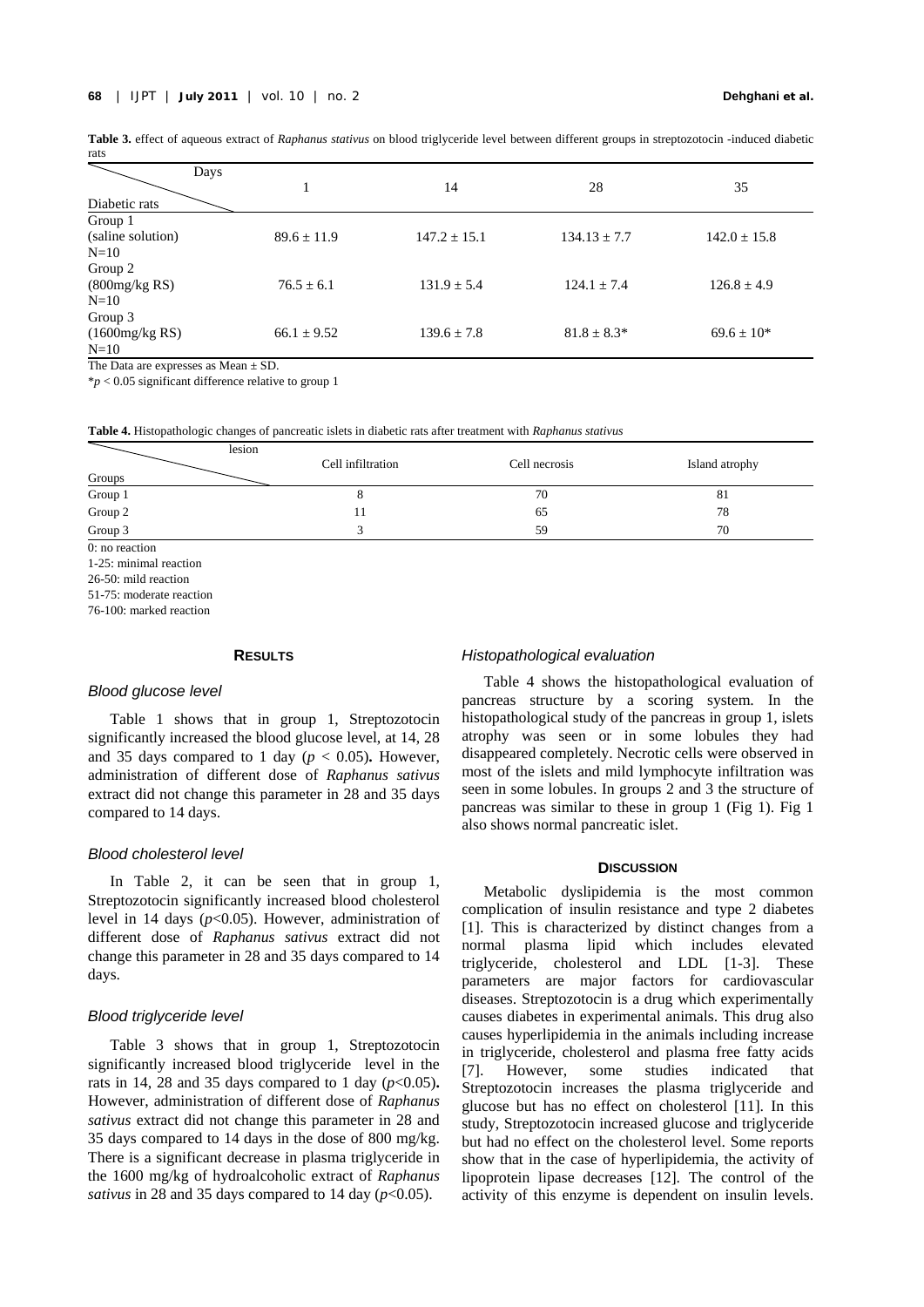*Raphanus sativus* **effect on blood glucose and lipids** ijpt.iums.ac.ir | **69** 



**Fig 1.** Histophatological changes of pancreas in various groups. (A) Normal pancreatic island (100×), (B) pancreatic islet in diabetic rats receiving normal saline (100×), (C) pancreatic islet in diabetic rats receiving 800 mg/kg of *Raphanus sativus* extract (100×) (D) pancreatic islet in diabetic rats receiving 1600 mg/kg of *Raphanus esativus* extract (100×).

<span id="page-3-0"></span>Reduction of insulin will lead to lipo-protein lipase inhibition. This enzyme is responsible for the removal of most of the plasma triglyceride [\[ 13](#page-4-8)]. Therefore, it seems that in diabetic patients, the reduction of lipoprotein lipase activity causes an increase in the plasma triglyceride levels. So, the use of drugs which are able to lower plasma lipids in diabetic patients is necessary. Statins, fibrates and niacin have clearly been demonstrated to reduce hyperlipidemia and are required in prevention of cardiovascular diseases [ [14\]](#page-4-9). However, for various reasons in recent years, popularity of traditional and complementary medicine had a significant increase for treatment of different diseases [\[ 15](#page-4-0)]. Some medicinal plants such as *Eugenina jambolana seed krne*, Tamarindus *indica* and *Fenugreek leaves* were shown to increase fat metabolism and decrease plasma lipids in diabetic animals [6-8]. Raphanus stativus is one of medicinal plants that prevent injuries to the colon in high fat diet rats [10]. Some reports show that *Raphanus stativus* can decrease the plasma cholesterol, triglyceride and phospholipids in normal rats [9,16]. It seems that *Raphanus stativus* increases the lipid metabolism and lowers the lipid plasma by increasing the activity of lipoprotein lipase. Other researchers indicated that the secretion of lipid peroxidase was increased in Streptozotocin-induced diabetic rats [17]. Oxidative stress develops from complication in diabetes and the balance between free radicals and antioxidants deteriorates [18]. So, diabetes might lead to increased free radical production. Researchers show that free radicals are higher in hyperlipidemic rats compared to

normal rats [19]. Therefore, in these cases, the antioxidant enzyme and the free radical scavenging capacity were lower. Several studies have indicated that daily treatment by insulin and vitamin E inhibits the release of lipid peroxides and decrease the free radicals [17]. Black radish juice is shown to increase antioxidant enzymes, resulting in a significant improvement of hyperlipidema [19]. This extract has antioxidant properties and decreases free radicals [\[ 20\]](#page-4-13). Therefore, perhaps the use of *Raphanus stativus* in these who have hyperlipidemia leads to reduction of free radicals.

In conclusion, it seems that *Raphanus stativus* decreases plasma triglycerid, but it has no role in controlling plasma glucose and cholesterol.

#### **ACKNOWLEDGMENT**

The authors would like to thank the Vice-Chancellery of Shiraz University of Medical Sciences, Natural and Medical Chemistry Research Center and staff of the animal house center.

#### **REFERENCES**

- 1. Avramoglu RK, Basciano H, Adeli K. Lipid and lipoprotein dysregulation in insulin resistant states. *Clin Chim Acta* 2006; 368:1-19.
- 2. krauss RM. Lipids and lipoproteins in patients with type 2 diabetes. *Diabetes Care* 2004; 27: 1496-504.
- <span id="page-3-1"></span>3. Taskinen MR. Type 2 diabetes as a lipid disorder. *Curr Mol Med* 2005; 5:297-308.
- <span id="page-3-2"></span>4. Pereira MA, O'Reilly E, Augusstsson K, et al. Dietary fiber and risk of coronary heart disease. A pooled analysis of cohort studies. *Arch Intern Med* 2004; 164:370–6.